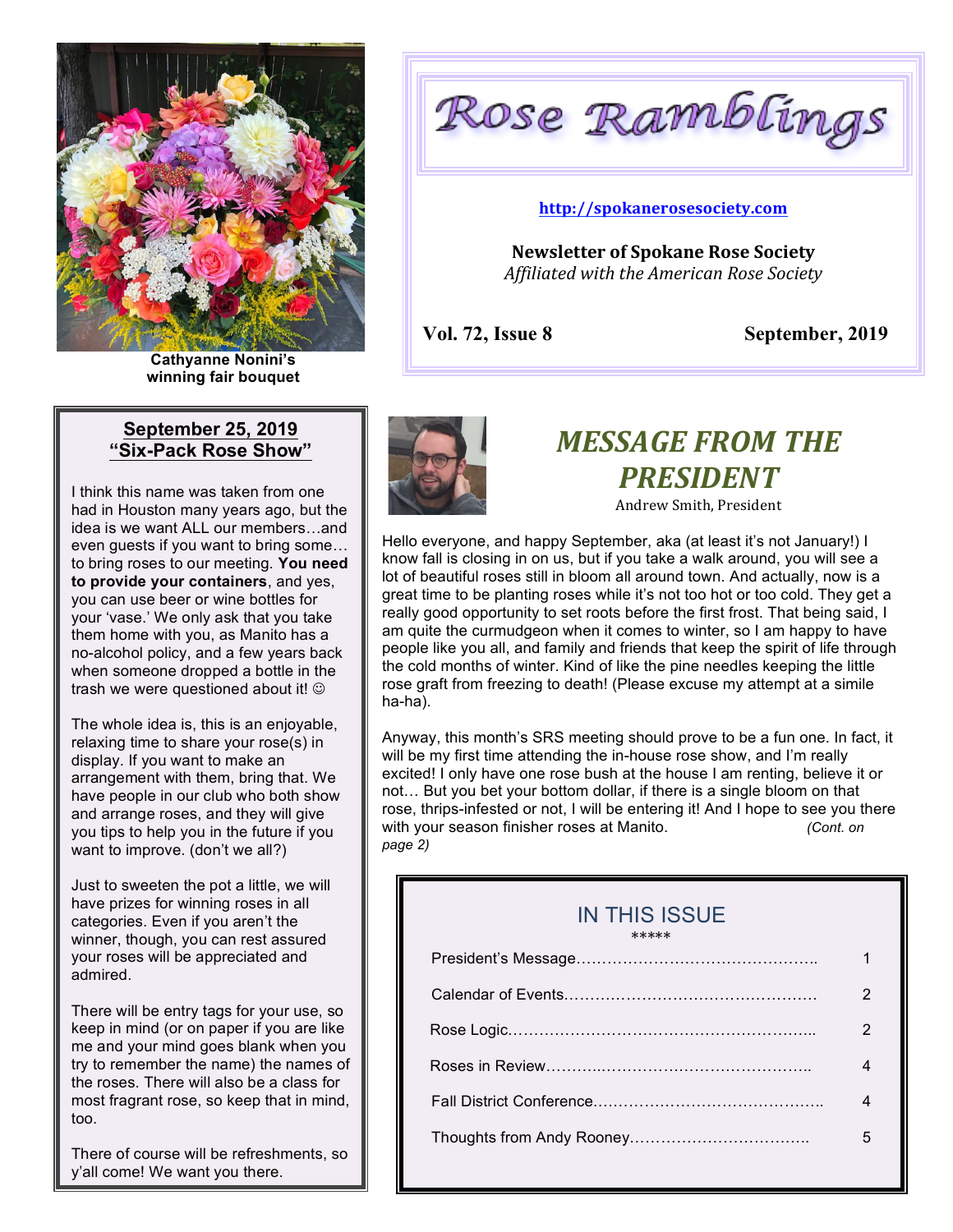### **President's Message** (Cont. from page 1)

Bring your roses in some container. We call this the "six-pack rose show" but since the meeting room is alcohol free, it raises suspicion if you leave empty beer or wine bottles in the trash. Either take them home or use another vase or container. And don't forget, the meetings start at 6:30 pm! See you there.

Andrew Smith SRS President



# SPOKANE ROSE SOCIETY 2019 CALENDAR OF EVENTS

**October** – this is the one official meeting we have each year. We allow the board to take care of business the rest of the time to allow for you to just get to enjoy the program without the lengthy readings of minutes, reports, etc. We want our members to feel their time is well spent coming to the meetings, but we do have to conduct official business at times, such as election of officers and approval of the budget. So don't neglect to do your part. Your vote is important, but we need you to come to the meeting to provide this.

**November** – is the one month we deviate from our "4<sup>th</sup> Wednesday" meetings. Because the 4<sup>th</sup> Wednesday comes very close to Thanksgiving, we move the date to earlier in November and have either a potluck or a gathering at a local restaurant. In recent years people have preferred a potluck, but here again, you can voice your opinion to any of your officers or board members if you'd rather meet at a restaurant. This closes out our year of roses, so we hope you will take advantage of as many of these programs as possible. This year our potluck will be on November 20.

**As you can see**, our year is quickly winding down. Just where it went, I'm not certain, but we hope you will take advantage of the few meetings we have left. September is our casual in-house show. We hope you will bring your roses, even if you have never shown a rose in your life. You bring them in your own containers, we provide a slip to give the name of your rose. There is no frantic prep work, and the fun part is *everyone* is a judge. We won't be judging like they do in the regular shows, but we want you to get a taste of how to present your rose in the best light. We will be giving tips after the judging is done, and there are no losers. We do plan to have some prizes for the winners, however.

Rose Logic

 Lynn Schafer Master Rosarian



Ah! Fall is in the air. How do I know? Because it is not shirtsleeve weather when I go out in the early morning to walk the dog. And this week has been cooler than normal, as well. I am willing to bet that we will be back in the 80s again before fall is over. The school children need to suffer in the classrooms a little, don't they?

It truly has been a grand and glorious rose year. Enjoy your roses as long as the weather holds. They will bloom until the hard frost, and you are not going to do any damage by cutting those blooms for your house or for sharing with others. When it freezes, the roses know enough to stop putting out new growth, and the growth that has begun will just freeze. Cutting off dead or dying blooms keeps the roses looking much better, too and if they are high-petaled blooms you may see botrytis in the fading blooms as the weather cools and rains begin. It isn't a fatal disease but very unsightly.

**Watch** for signs of powdery mildew. In judging at the Interstate Fair last week I saw some leaves on the entries that were beginning to succumb. The healthier your roses are when winter hits, the better their chances for a healthy and hearty start next spring. Powdery mildew will not kill your bushes, but it doesn't go away on its own and continues to spread through the bush and any others nearby that are susceptible. You can pick off leaves, use an organic product or any fungicide. You know the safety rules with chemicals – wear protective gloves and clothing, don't spray downwind, masks or respirators are advised for most chemicals, and follow the instructions on the container.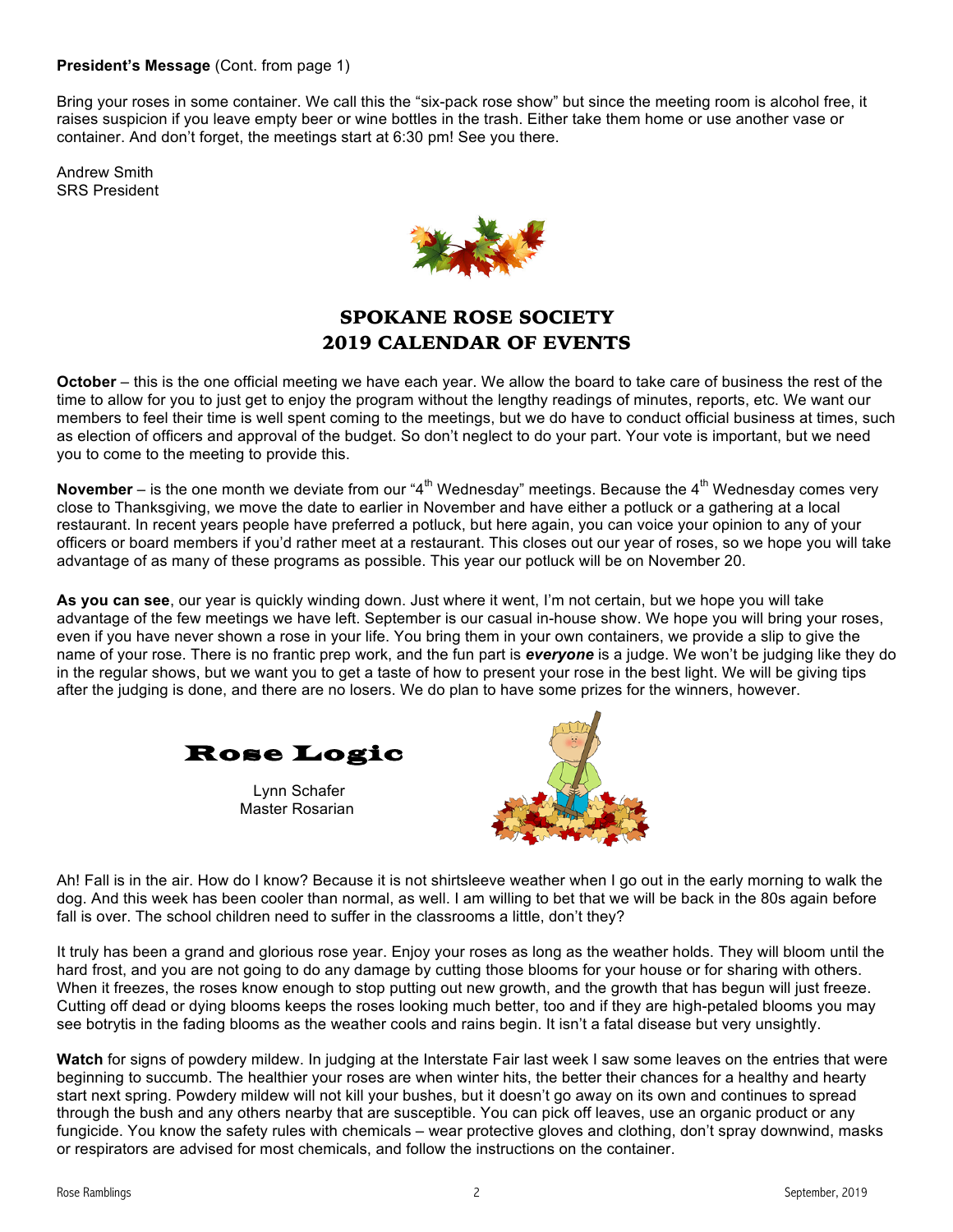### **Rose Logic** (Cont. from page 2)

**WATER** deeply and continue until fall rains begin in earnest or until the hard freeze shuts growth down. You are doing your roses a big favor by keeping them hydrated as they move into cool (or cold) weather. All your garden plants like water, and roses like more than many annuals.

**WEED!** Yes, that is a task we really don't like, but if you leave those weeds over winter, believe me, they will continue to set seed and be ready with a vengeance to begin the new growing season, not to mention they ALSO get a firm footing (roots) in the soil so it is much more work to take them out when they are small. Mulch always helps with the weed issue, but it isn't the total answer, so be on the lookout and go to battle while you have a clear chance of winning…at least for this season. This year seems to have brought out some weeds that were not a problem in the past. Living in a rural area I

get a lot of weeds you probably never see…or never WANT to see. Bindweed will grow anywhere and through anything. I have seen it sneaking up around foundations, through pavement, anywhere there is the slightest crack. Its roots go long distances, so pulling or hoeing it just gives it some encouragement. Weed killer slows it down, but you won't get rid of it, and I'm certainly not going to pasture a herd of pigs to root it all out! **Purslane** may be one you have seen causing an issue. I believe that is what it is, and it is a spreading red-leafed plant. Spreading, meaning it lays flat but also it increases rapidly, looking like an innocent tiny plant. Weeding with a hoe only encourages it, I believe. The best method is pulling it by hand and removing it from the rose bed, as it will just root down again and enjoy the water and nutrients you give it.



#### **CRITTERS**



Yes, it's a fact that as civilization moves in, the critters don't necessarily move out. Deer are a problem for a number of you, particularly on the edges of the city. I read in Portland Rose Chatter edited by Rich and Charold Baer that someone told Rich the bucks go on ahead to scout out the good feeding areas. Hmmm. I have never seen the bucks in my area, and I don't have a problem with the does and fawns in my roses. Do we have something here?

I do know that coyotes have adapted themselves to city life very well, finding smaller

domestic or feral cats a good addition to their diets, as well as the rabbits who have either been turned loose by people who no longer wished to take care of domestic rabbits or the occasional cottontail that wanders in. Of course the rabbits are a problem in some gardens – **Harry Rendle** could tell you stories about his war against the little darlings when they lived out in the Valley, as they do like tender growth not to mention any lettuce and other delicacies you may have in your vegetable garden.

**HILLING** is a task to take up after the roses are not actively growing, …HOWEVER, my mentor from many years ago (and I'm not telling how many) spent your winters in the south, and she depended on her son to take her there. As he was still employed, he needed to plan the trip when he could take time off work, so Sylvia needed to hill her roses before she left. She often hilled them in September, because that was when her son could take her south.

Let's face it. Some nurseries recommend if you are planting a grafted rose you should plant it with the bud graft 4 to 6 inches below the surface, as they don't want you to leave it unprotected and have it freeze, causing them to have to replace it at their expense. So your roses are already technically hilled up. Here I am speaking of grafted roses, not the own root ones you get at Northland Rosarium or other outlets offering them. Because our climate in Spokane is colder than many other rose-growing areas, people have found the own root to be a pleasant relief from the task of hilling.

Probably half of my roses are grafted roses, and over the years I have used compost as my hilling medium. Then in the spring I spread it over the rose beds, improving the soil and, yes, adding more hilling material around the roses. So if any grafted roses you grow have been handled in this manner, they are probably already set for winter. "Back in the day" when I first joined the rose society, the "rule" was to have the bud graft open to the sunlight, as it was assumed that more new basal breaks would occur if the bud graft was exposed. Well…if you plant it 4 to 6 inches below the ground level, that isn't going to happen, yet roses seem to ignore that fact and grow just fine if they are watered and fertilized properly. And if you are nearing the time when you are classified as a senior citizen (we won't go there, will we?) any task we can eliminate is encouraged. Even if you are still able to handle all the gardening on your own, if there is a better way, why not?

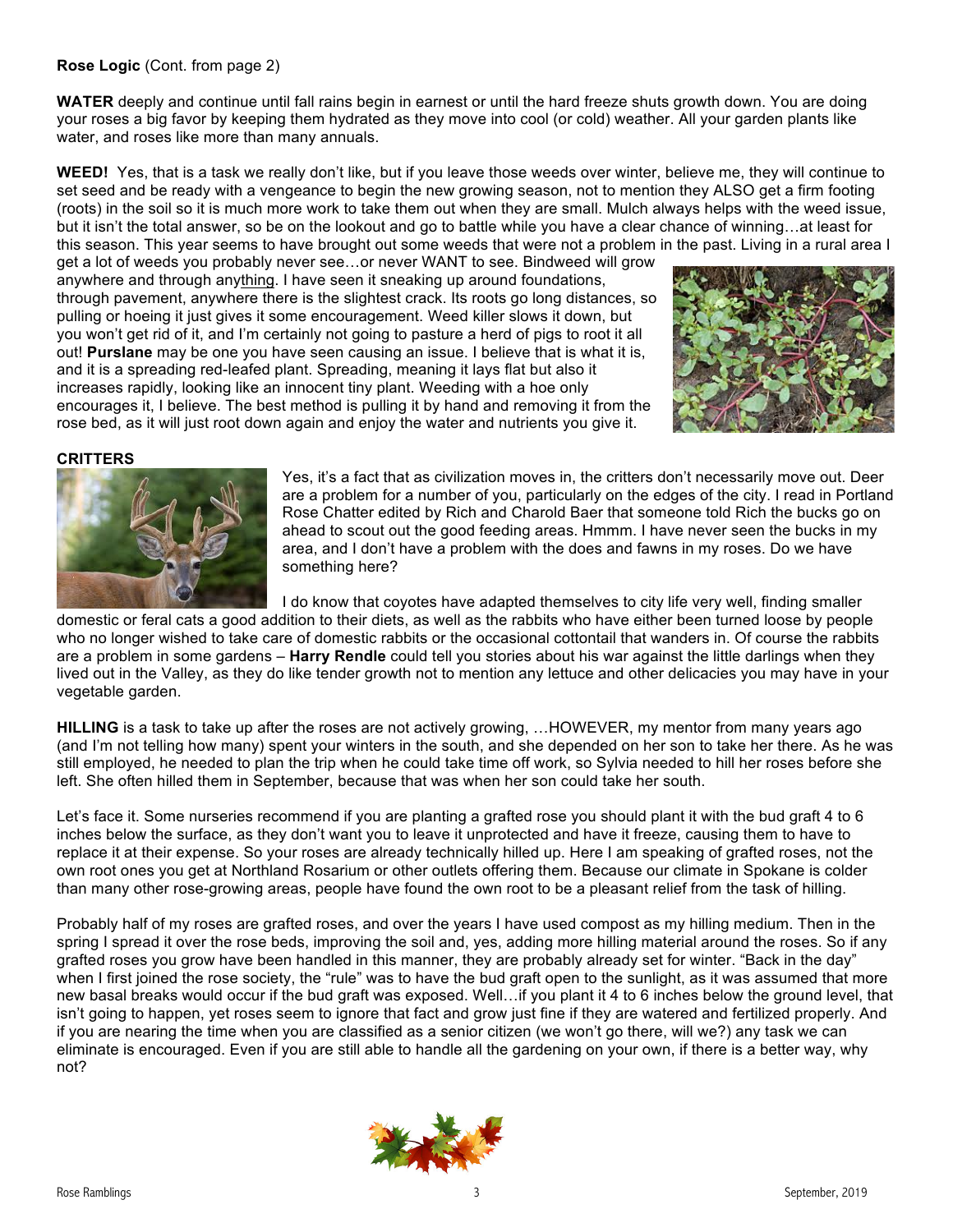Here's a good reminder from the Northern California Nevada Hawaii District. You still have a little time left, and your opinions DO matter:

# **2019 ROSES IN REVIEW JERRY GEORGETTE, NCNH DISTRICT COORDINATOR**

Hopefully you received an email from ARS or seen in the recent American Rose magazine information about this year's Roses in Review. 

## **DUE DATE**

**September 26, 2019 5:00 p.m. (PST)** 

**WEBSITE:** http://www.rose.org 

#### **Your help is needed to evaluate new roses! Please participate in Roses in Review 2019.**

Go to www.rose.org and click on the pink box in the upper right hand corner labeled Roses in Review 2019 to begin! The process for 2019 has been greatly simplified. Please watch the video below or download the instructions. Please read the directions carefully to learn how the system works.

Hot tip: Copy and paste your email name, as this is needed for each rose reviewed.

The online survey at www.rose.org will close at 5:00 PM (PST), September 26, 2019. Any paper forms submitted must also be in the hands of your district coordinator (me) by that date. We urge you to use the online system - it's easy and it saves from having to transcribe written forms. Please take the time to report on all the varieties you grow on the Roses in Review survey list.

Below you will find links to:

- $\blacklozenge$  Watch the instructional video
- $\blacklozenge$  Download the instructions
- $\blacklozenge$  Begin reviewing roses
- Download the Roses in Review form
- ◆ Download the Roses in Review magazine insert (it will be in the July/August issue of *American Rose*)
- ♦ View/download the list of 2019 roses

A broad base of participation is needed to make this project worthwhile. We need your evaluations, whether you grow one of the varieties on the survey list, or dozens of them. We welcome evaluations from you whether you are a new rosegrower, a "garden" rose-grower or a seasoned veteran grower, whether you grow roses for your landscape and garden, or if you also grow them to exhibit or arrange. We are happy to get reports from non-ARS members as well, so please forward a copy of this email along to all of your rose-growing friends (and encourage them to try an ARS Trial Membership as well).

Results of the survey will be included in the January/February 2020 issue of *American Rose* magazine and will determine ratings in the ARS Handbook for Selecting Roses as well. For these results to be meaningful, we need everyone to participate. So please, take a few minutes of your time to evaluate your new roses.

**AND** it's not too late to register if you want to attend a very reasonably-priced conference with a lot of great speakers, a full day packed with information you can use in your own garden, lots of things to bid on in the silent auction, and schools and audits the following day. If you have filled out paperwork and done the necessary prep work for becoming a Consulting Rosarian, or if you just would like more information on either judging or consulting rosarians, these classes are very full of information and open to everyone.

## **PACIFIC NORTHWEST DISTRICT FALL CONFERENCE Caroline Fredette, PNW District Director**

(Reprinted from the Fall issue of the Northwest Rosarian)

Our Annual Fall Conference is only two months away on October 25 - 27, 2019. Due to popular demand, we are returning to the Heathman Lodge located in Vancouver, Washington and also back to our 'normal" weekend. We have a special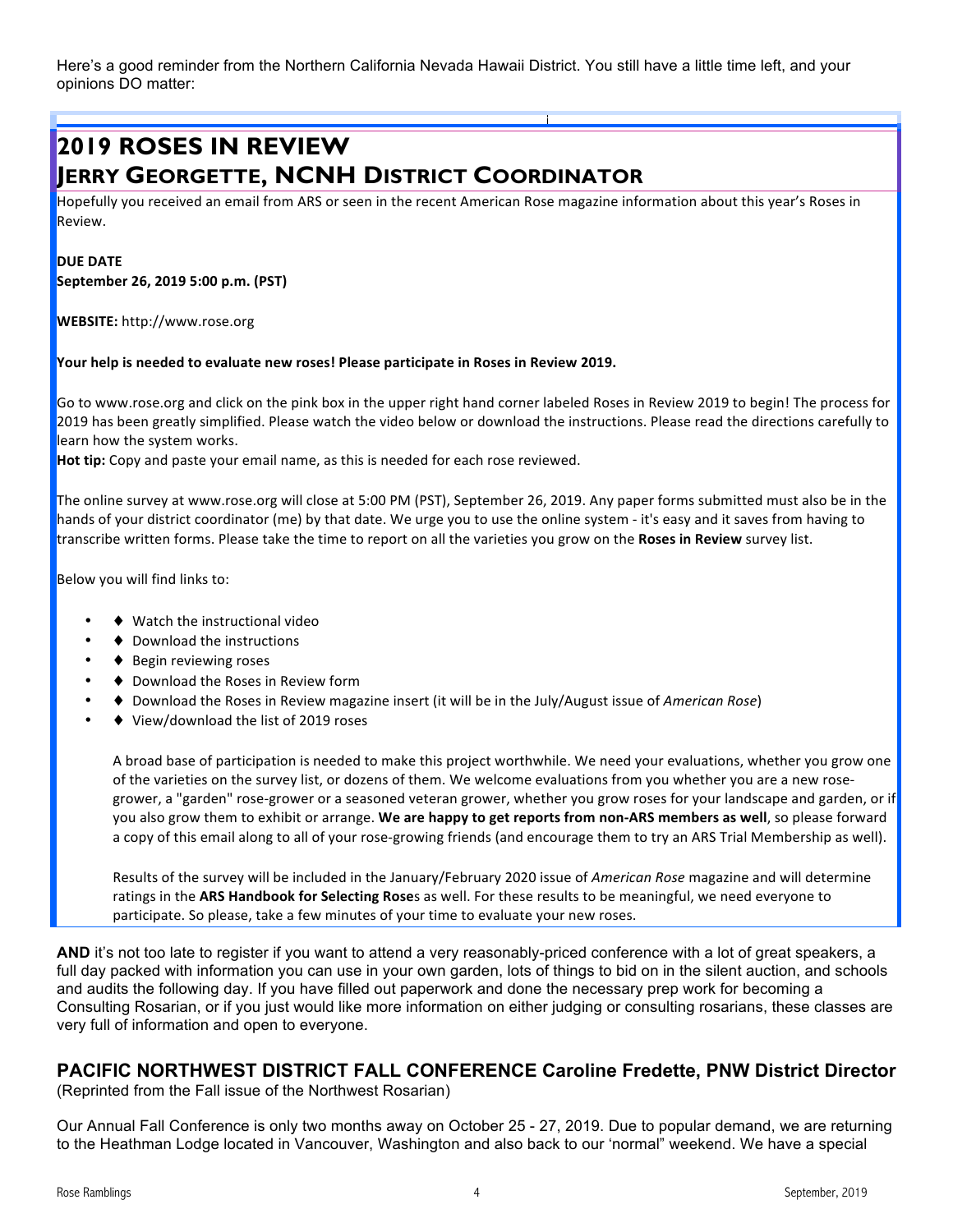room rate of \$134. Call the **Heathman Lodge 360-254-3100** and ask for the Pacific Northwest District or the American Rose Society group rate, and you will be set. I have some wonderful speakers lined up:

American Rose Society Past-President **Marilyn Wellan**, from Louisiana, is our keynote speaker on Saturday. She will update us about the Great Garden Restoration Project and the progress that has been made at America's Rose Garden in Shreveport, Louisiana.

**Mike Peterson** will speak about Chemical Safety.

**Dr. Gary Ritchie**, our resident scientist, will speak about "Dormancy: In Roses?" He will also have copies of his most recent book "The Rose Doctor: A Key for Diagnosing Problems in the Rose Garden". You will have ample opportunity to purchase an autographed copy.

**Rich Baer** will present "50 Ways to Love Your Cover". He has had 50 of his photographs on the cover of the "American Rose", the magazine of the American Rose Society. This is a huge accomplishment.

**John & Caroline Fredette** will tell us about their tour of "The Gardens of Nashville".

A **Rose Arrangement Seminar** is scheduled for Friday evening.

On Sunday there will be a **Consulting Rosarian audit and school** for those who want to become CRs. There will be a **Horticulture Judging audit** on Sunday as well.

Our Fall Conference isn't just for American Rose Society members but for anyone who loves roses! I would like to meet more of you. Why not attend a wonderful Weekend of Roses and stay at the beautiful Heathman Lodge? **The Registration form will be included in the email for this newsletter.**

There are always baskets at this conference donated by the various rose societies which include a wide variety of items. They are raffled off at the end of the Saturday meeting. And the silent auction has everything from framed rose photos to LOTS of handwork done by Charold Baer. That lady is amazing! And Rich Baer brings *large* pots of roses included in the silent auction. He grows these in his driveway through the summer, and some are highly sought after, so the bidding gets downright wild.

If you have something you would like to donate to the silent auction, that would be welcome, too, but don't let this be seen as a *requirement*. We just enjoy the time there with other rose friends, and if you don't know them now, you will know them by the end of the day.



I've had this in my file a long time, and I am not printing it in total, but a few good thoughts to carry you through until our next rose meeting:

#### FROM ONE FRIEND TO ANOTHER

 *Written by Andy Rooney, a man who had the gift of saying so much with so few words. Rooney has passed away but used to be on CBS's 60 Minutes TV show.*

I've learned... That the best classroom in the world is at the feet of an elderly person.

I've learned.... That life is like a roll of toilet paper. The closer it gets to the end, the faster it goes.

I've learned.... That being kind is more important than being right.

I've learned....

That to ignore the facts does not change the facts.

I've learned....

That I wish I could have told my Mom that I love her one more time before she passed away.